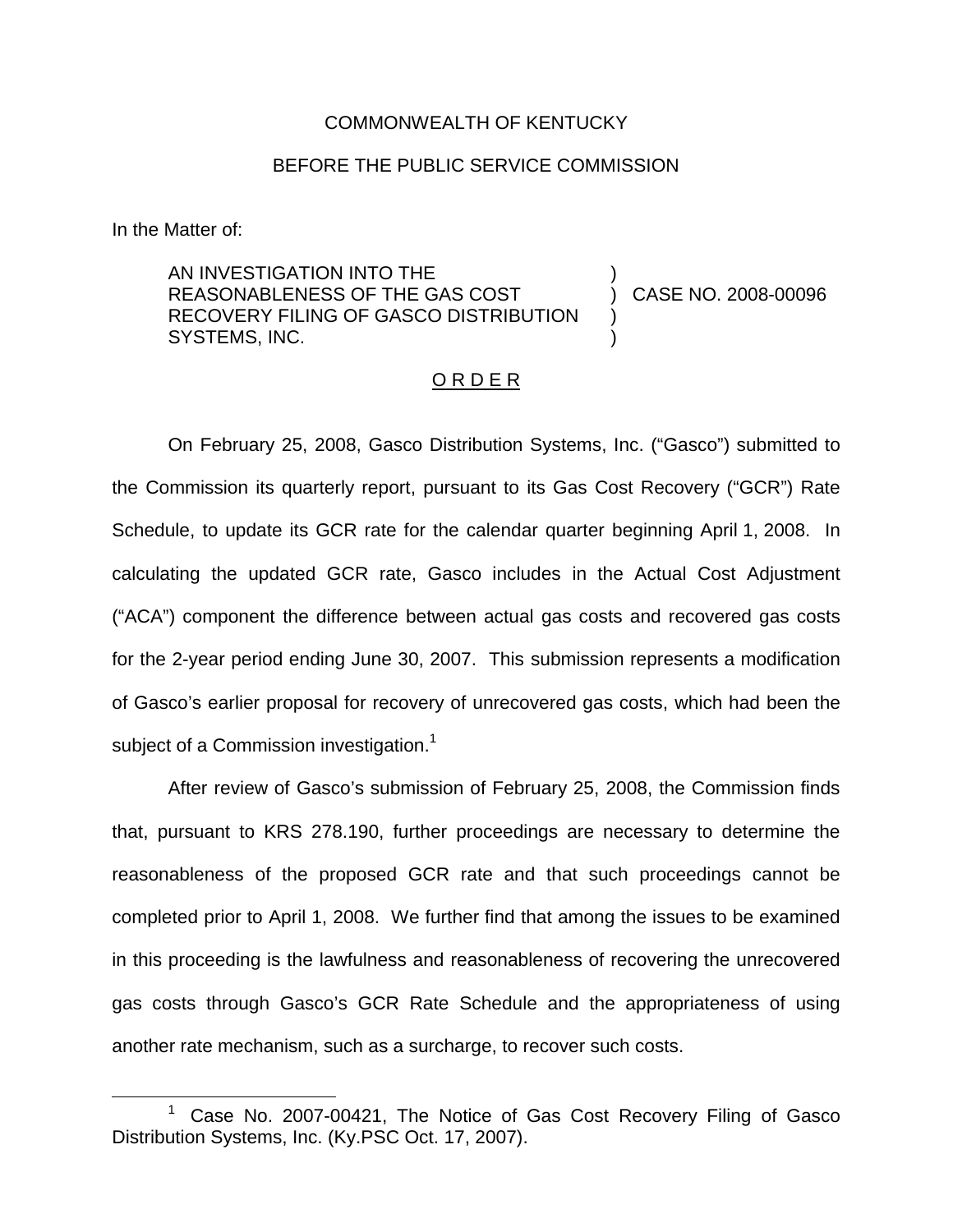IT IS THEREFORE ORDERED that:

1. Gasco's proposed updated GCR Rate is suspended for a period of 5 months from April 1, 2008 up to and including August 31, 2008.

2. The record of Case No. 2007-00421 is incorporated by reference into the record of this proceeding.

3. The Attorney General ("AG") is made a party to this proceeding.

4. The procedural schedule set forth in Appendix A to this Order shall be followed in this proceeding.

5. All documents that this Order requires to be filed with the Commission shall be served upon all other parties.

6. To be timely filed with the Commission, a document must be received by the Commission within the specified time for filing except that any document shall be deemed timely filed if it has been transmitted by United States express mail, or by other recognized mail carriers, with the date the transmitting agency received said document from the sender noted by the transmitting agency on the outside of the container used for transmitting, within the time allowed for filing.

7. Service of any document or pleading shall be made in accordance with Administrative Regulation 807 KAR 5:001, Section 3(7), and Kentucky Civil Rule 5.02.

8. Within 20 days of the date of this Order, Gasco shall publish notice to its customers in accordance with Administrative Regulation 807 KAR 5:011, Section 8, of its proposal to include in its proposed updated GCR Rate the difference between actual gas costs and recovered gas costs for the 2-year period ending June 30, 2007.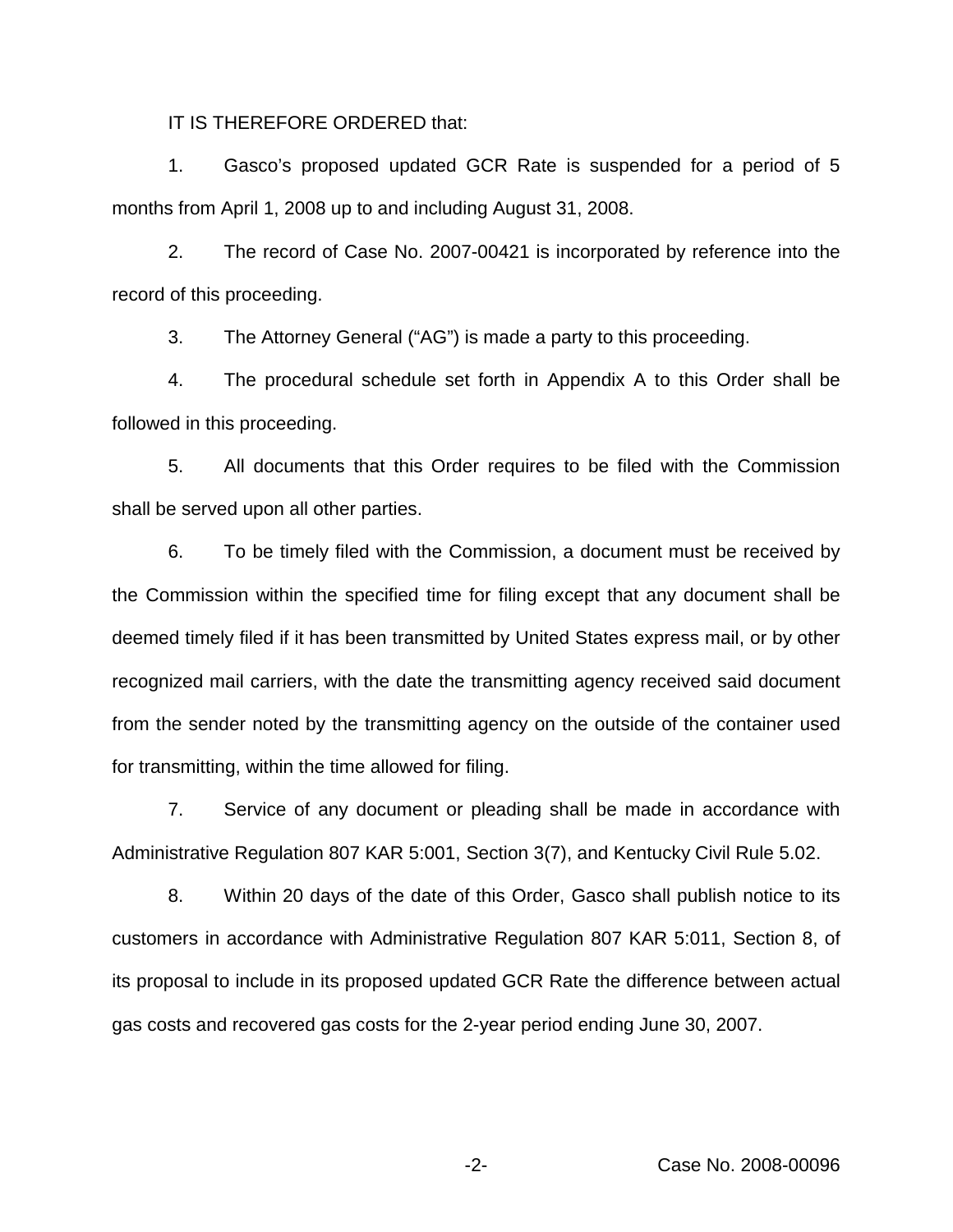9. a. Gasco shall file with the Commission no later than April 7, 2008, the original and 5 copies of the information listed in Appendix B to this Order and shall serve a copy of this information upon all parties of record.

b. Gasco's response to this Order shall be appropriately bound, tabbed, and indexed and shall include the name of the witness responsible for responding to the questions related to the information provided.

c. Each response shall be answered under oath or, for representatives of a public or private corporation or a partnership or association or a governmental agency, be accompanied by a signed certification of the preparer or person supervising the preparation of the response on behalf of the entity that the response is true and accurate to the best of that person's knowledge, information, and belief formed after a reasonable inquiry.

d. Gasco shall make timely amendment to any prior responses if it obtains information which indicates that the response was incorrect when made or, though correct when made, is now incorrect in any material respect.

e. For any requests to which Gasco fails or refuses to furnish all or part of the requested information, Gasco shall provide a written explanation of the specific grounds for its failure to completely and precisely respond.

f. Gasco shall give careful attention to copied material to ensure its legibility.

g. When applicable, the requested information shall be separately provided for total company operations and jurisdictional operations.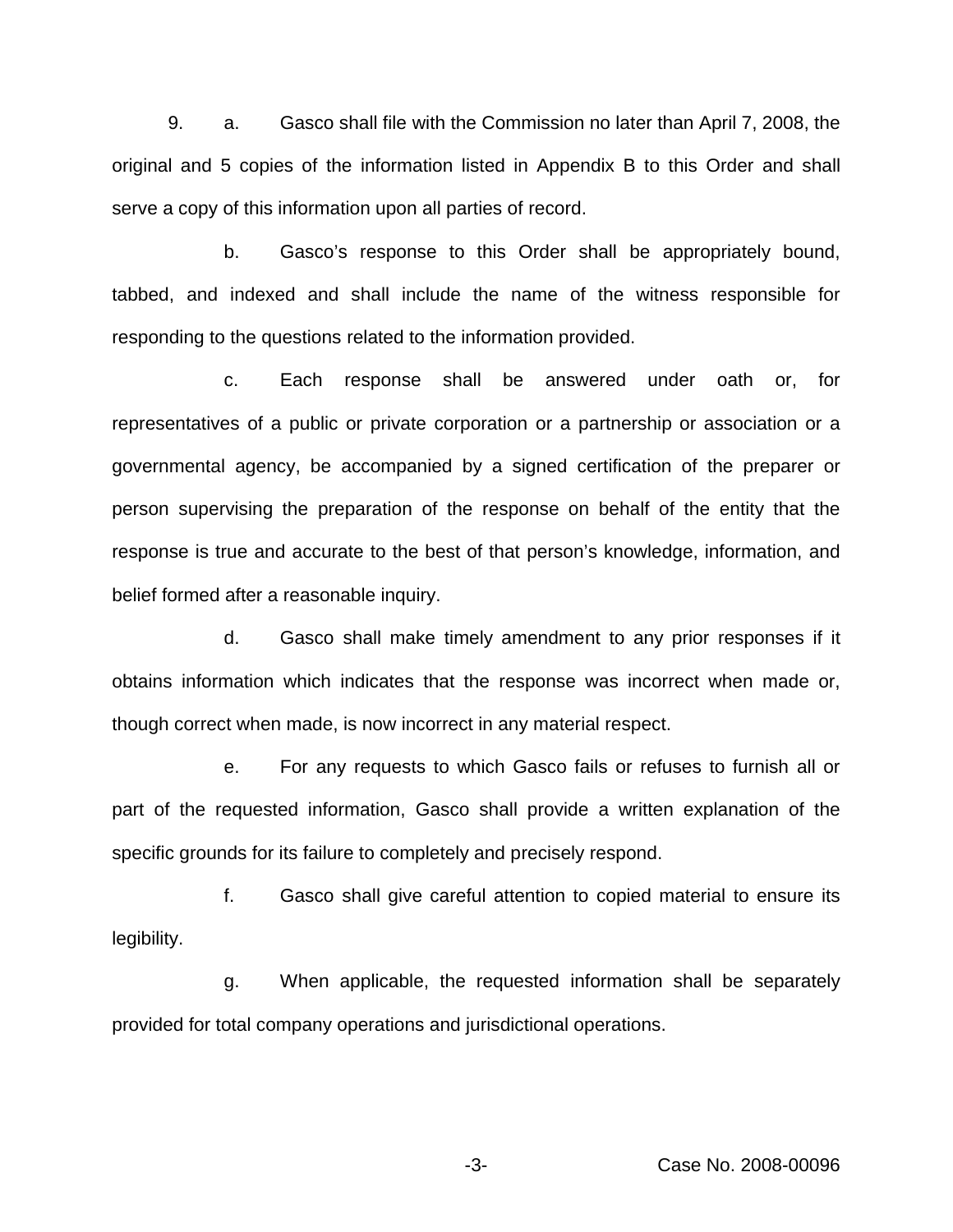10. Motions for extensions of time with respect to the schedule herein shall be made in writing and will be granted only upon a showing of good cause.

Done at Frankfort, Kentucky, this 31<sup>st</sup> day of March, 2008.

By the Commission

funtso **Exécutive Director**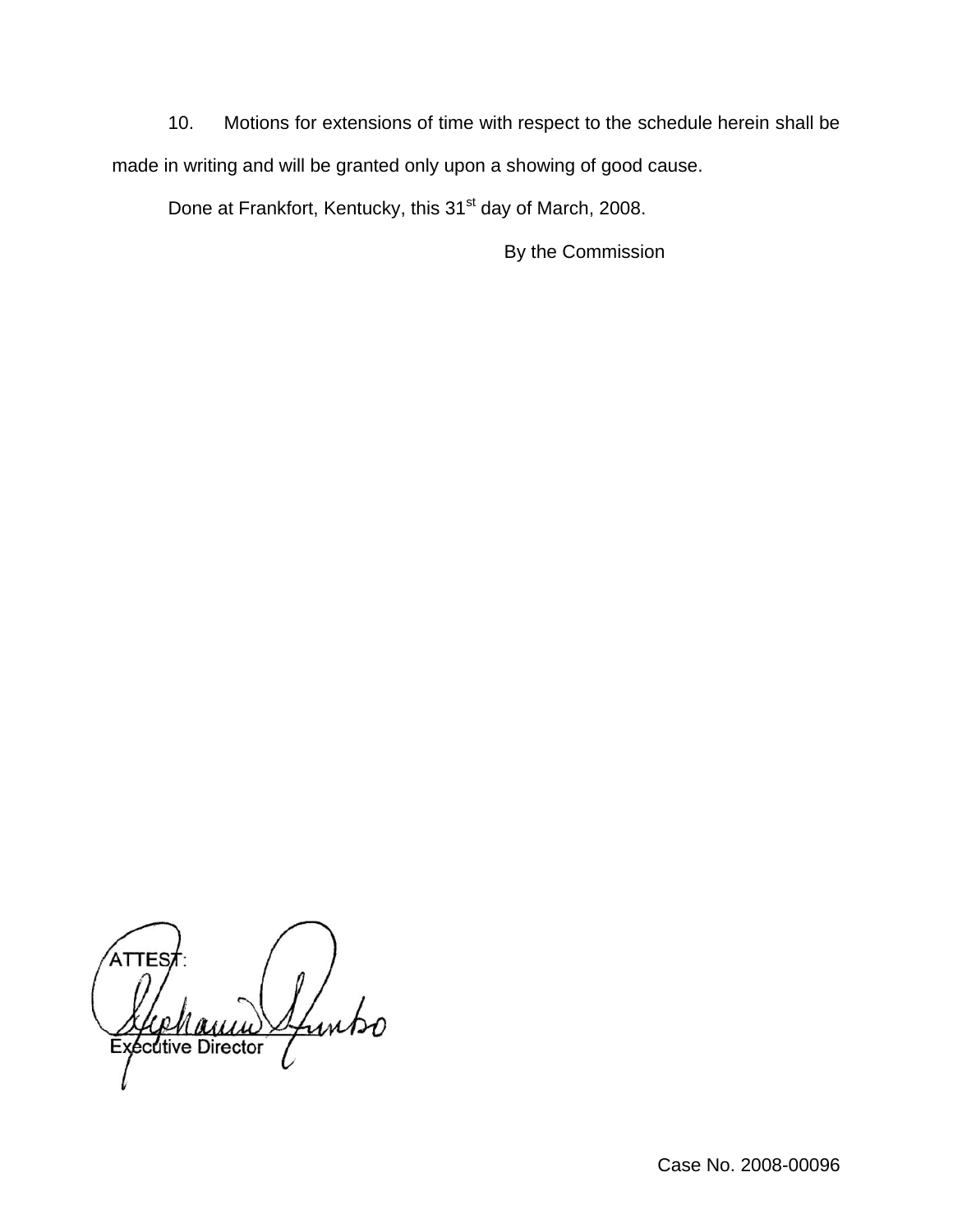# APPENDIX A

# APPENDIX TO AN ORDER OF THE KENTUCKY PUBLIC SERVICE COMMISSION IN CASE NO. 2008-00096 DATED MARCH 31, 2008

| Gasco shall file with the Commission and serve upon all parties             |  |
|-----------------------------------------------------------------------------|--|
| of record responses to the Commission's interrogatories and requests        |  |
| for production of documents set forth in Appendix B no later than  04/07/08 |  |
|                                                                             |  |

| Intervenors and Commission Staff may serve supplemental interrogatories   |  |
|---------------------------------------------------------------------------|--|
| and requests for production of documents upon Gasco no later than04/18/08 |  |
|                                                                           |  |

| Gasco shall file with the Commission and serve upon all parties of record |  |
|---------------------------------------------------------------------------|--|
| responses to supplemental interrogatories and requests for production     |  |
|                                                                           |  |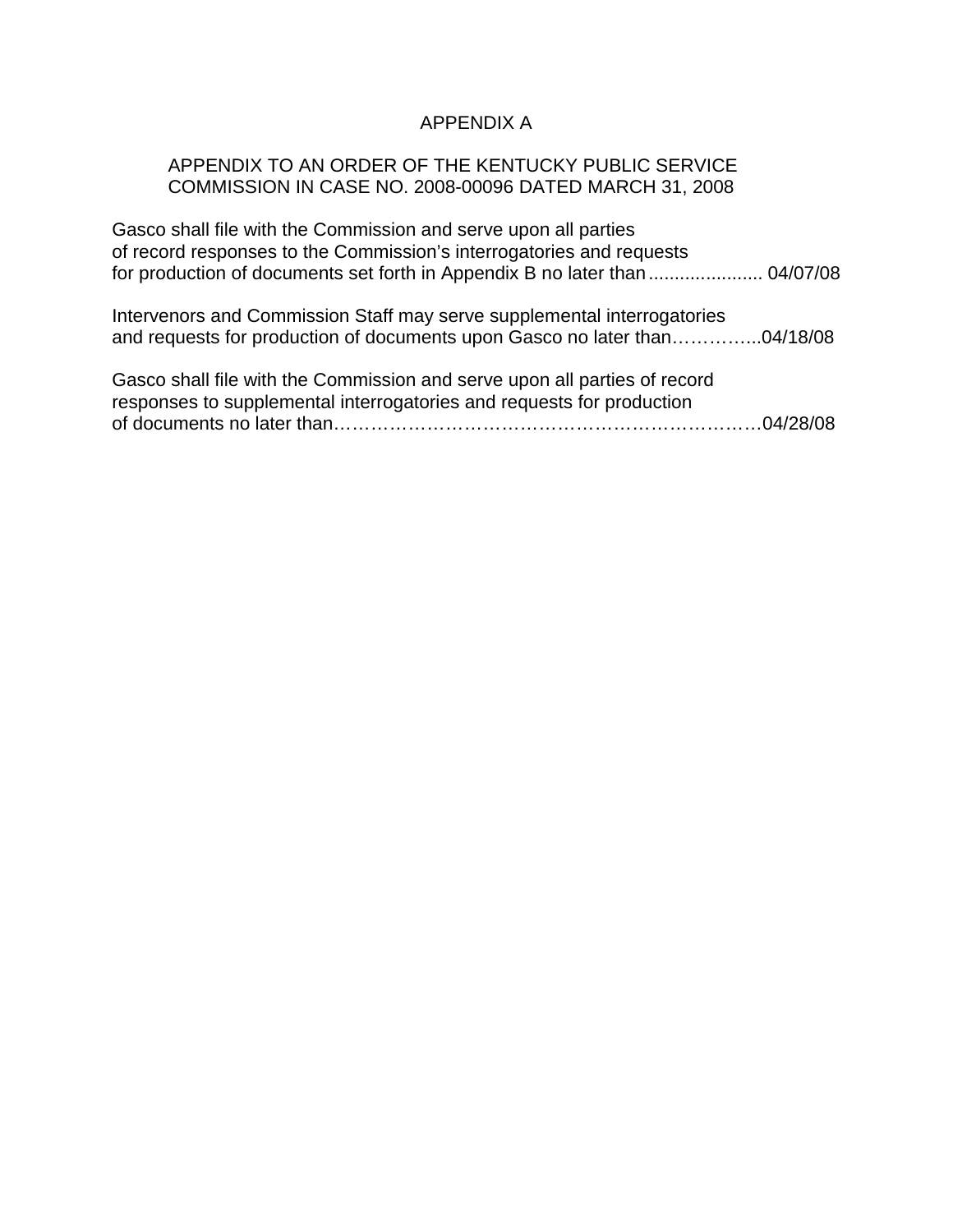#### APPENDIX B

# APPENDIX TO AN ORDER OF THE KENTUCKY PUBLIC SERVICE COMMISSION IN CASE NO. 2008-00096 DATED MARCH 31, 2008

1. Refer to Schedule I and II of Gasco's submission of February 25, 2008.

a. Describe how Gasco determined the average expected gas cost for the calendar quarter to be \$13.2335 per Mcf. This description should reflect whether the projected rate shown on Schedule II is based on a published indexed price and what, if any, basis, retainage or transportation fees are included in the expected gas cost.

b. Describe how Gasco derived the Actual Cost Adjustment component of \$4.5686 per Mcf. Provide all workpapers and state all assumptions used. This description should reflect the monthly over- and under-recovery calculations for the 24 months upon which the proposed factor is based and the 36 months' sales volumes used to derive the factor.

2. At an informal conference held on January 29, 2008 in Case No. 2007- 00421, Gasco representatives stated that Titan Energy Group, Inc. ("Titan") is an affiliate organization. KRS 278.272 and 278.274 permit the Commission to consider the reasonableness of the rates and level of profit, or return, of the affiliate supplier of a regulated natural gas utility in reviewing the utility's rates and its gas purchasing practices.

a. List all of Titan's officers and employees. For each officer or employee, state whether he or she has an ownership interest in Titan.

b. Provide a copy of Gasco's gas supply contract with Titan.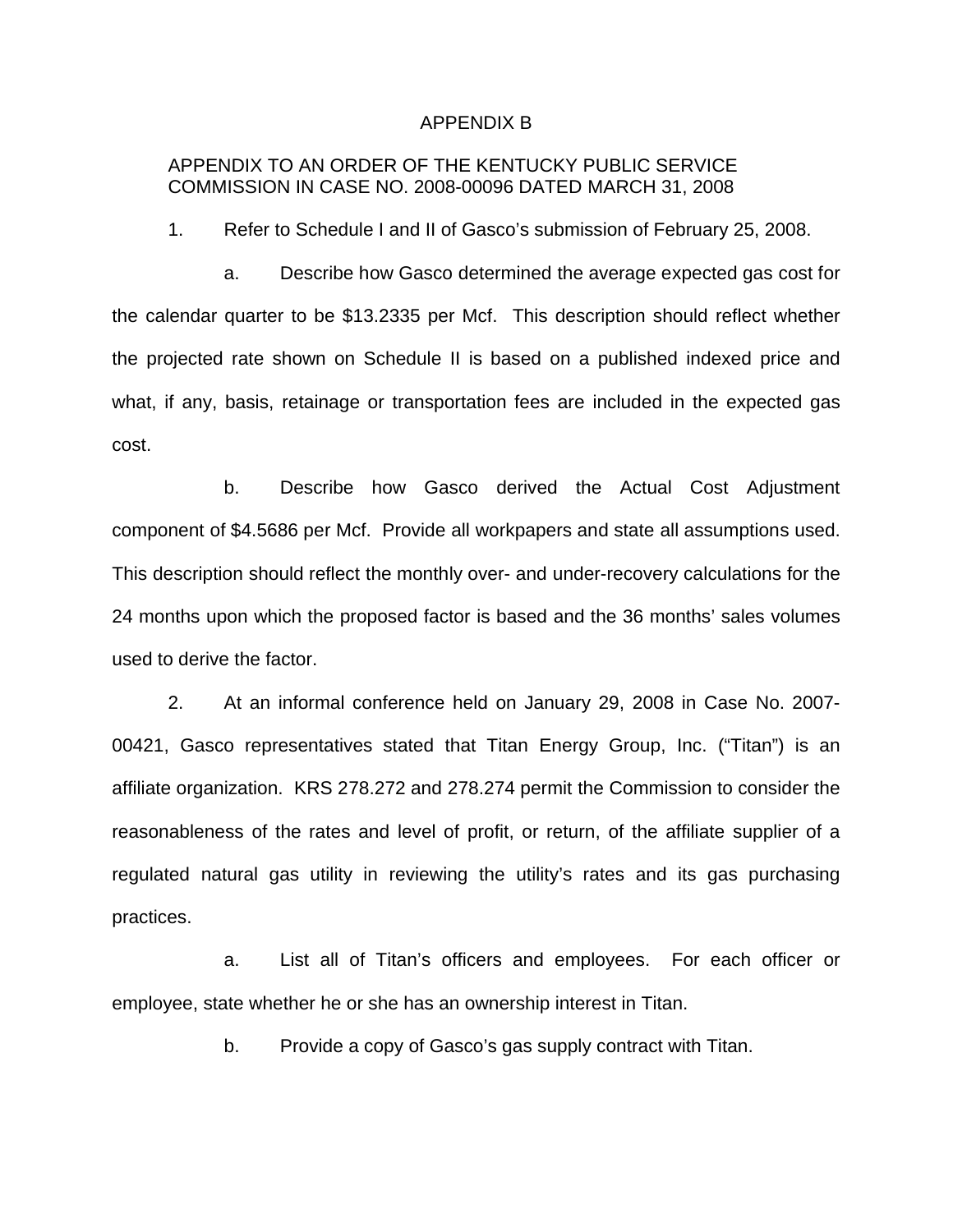c. Describe the nature of Titan's business operation (e.g., natural gas marketer, a pipeline operator, a gas producer). State the location of all pipelines, gas wells, and other gas industry assets which Titan owns.

d. Provide Titan's income statement and balance sheet for its three most recent fiscal years.

e. Explain how Gasco's gas supply contract with Titan demonstrates compliance with KRS 278.2207.

3. At an informal conference held on January 29, 2008 in Case No. 2007- 00421, Commission Staff advised representatives of Gasco that the Kentucky Secretary of State had revoked Gasco's Certificate of Authority to Transact Business in the Commonwealth of Kentucky as of November 2, 2006. As of the date of this Order, Gasco is still without a Certificate of Authority to Transact Business in this state. KRS 271.B.15-020(1) bars a foreign corporation without a Certificate of Authority from maintaining a proceeding in this state until it obtains such a certificate. Explain why the Commission should not reject Gasco's present submission in light of its failure to have a valid certificate of authority.

4. The AG, in his response to Gasco's motion to dismiss, has requested that Gasco consider a provision for a 5-year billing plan for those customers who might demonstrate severe economic hardship as a result of the gas cost increase. 807 KAR 5:006, Section 13(2)(a) requires a gas utility to develop and offer residential customers a budget payment plan and to include the provisions of such plan in its tariffed rules. Section 13(2) also requires a partial payment plan for customers facing termination of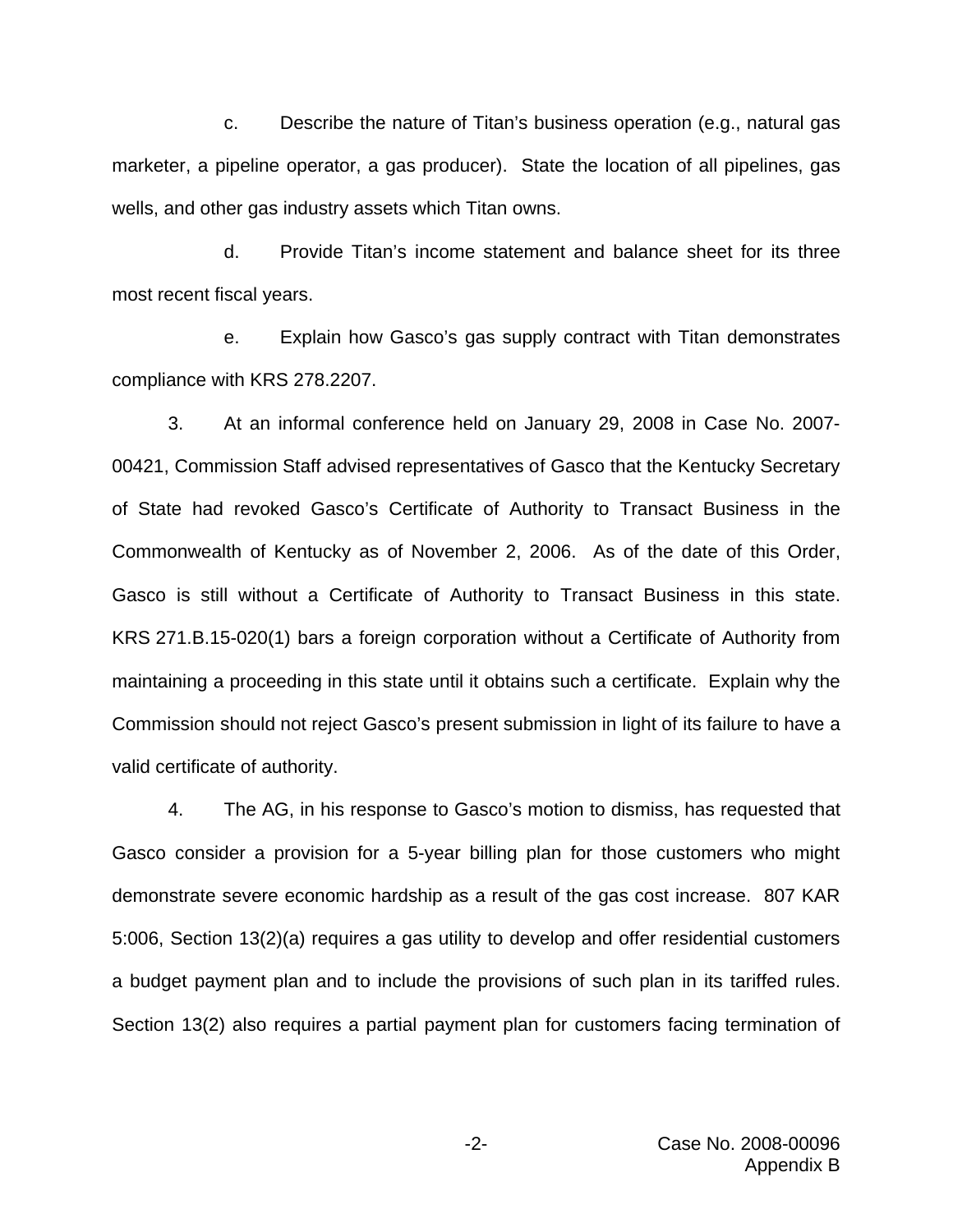service for non-payment of bills. Gasco's current tariff fails to include provisions for budget plans or partial payment plans.

a. Prepare and submit a partial payment plan and a budget payment plan that complies with 807 KAR 5:006, Section 13(2).

b. State whether Gasco is willing to negotiate and accept a 5-year payment plan for customers who demonstrate a severe economic hardship as a result of the gas cost increase. Explain.

5. Gasco proposes to recover the difference between actual gas costs and recovered gas costs for the 2-year period ending June 30, 2007 through the ACA component of its GCR Rate. Explain how this proposal is consistent with the provisions of Gasco's present GCR Rate Schedule which limits the ACA component to the difference between the previous quarter's expected gas cost and the actual cost of gas during that quarter on a dollar per Mcf basis.

6. State whether, if Gasco's GCR Rate Schedule does not permit the inclusion of Gasco's unrecovered gas costs for the 2-year period ending June 30, 2007 in its ACA component, KRS 278.160(2) would prohibit the recovery of those costs through Gasco's GCR Rate. Explain.

7. State whether Gasco's proposal to recover the difference between actual gas costs and recovered gas costs for the 2-year period ending June 30, 2007 requires modifications to Gasco's existing GCR Rate Schedule. Explain.

8. Explain why a temporary surcharge, unrelated to Gasco's GCR Rate Schedule is not a more appropriate mechanism for recovery of the difference between actual gas costs and recovered gas costs for the 2-year period ending June 30, 2007.